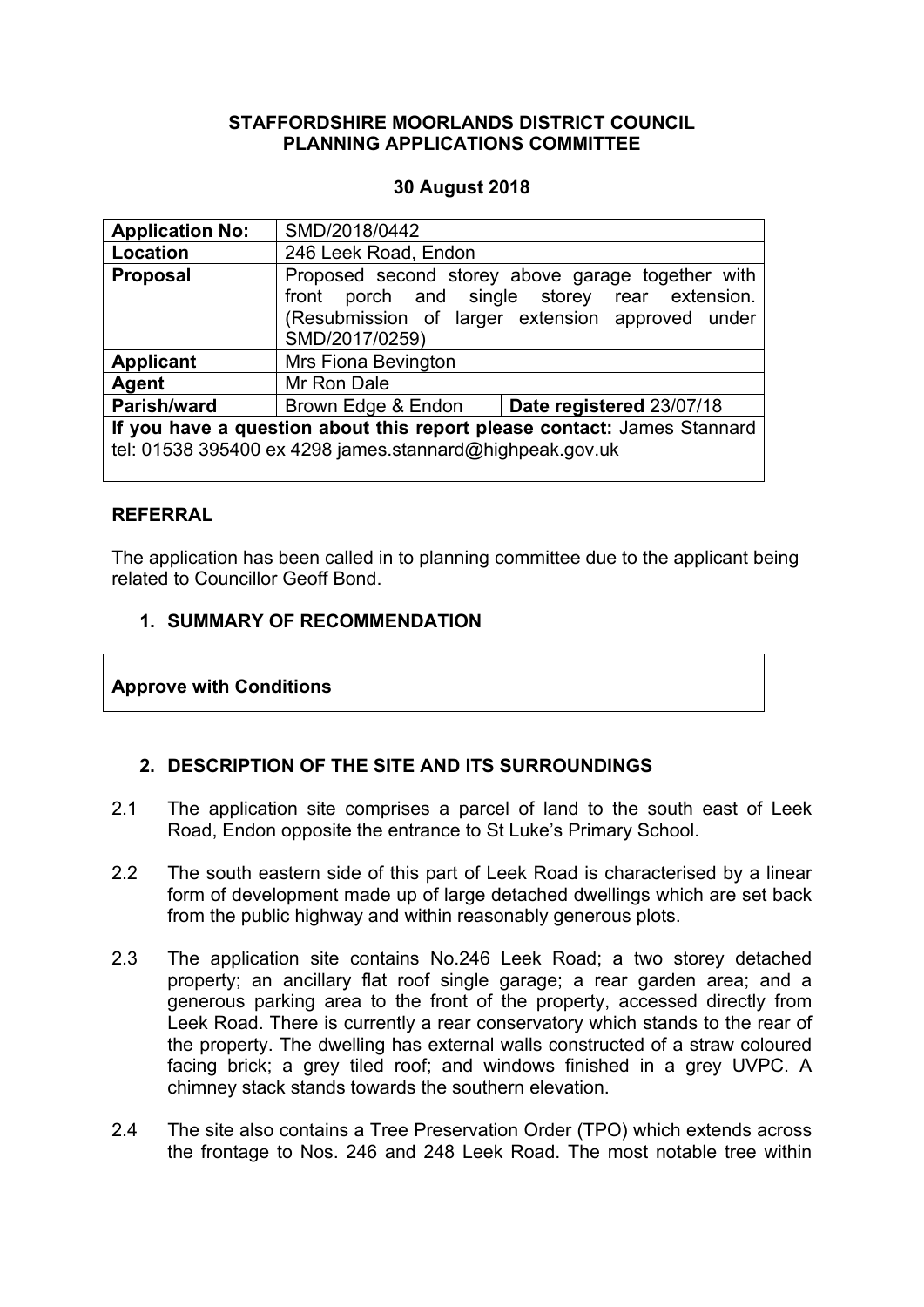this protection area is a mature Sycamore which is situated on the common boundary between the two properties.

- 2.5 The site is bounded by the public highway to the west and the residential dwelling and associated curtilage of No.248 Leek Road to the north, separated by a mature hedgerow. To the south and east of the site beyond the curtilage boundary stands No.244 Leek Road which has a very large rear garden area. Both boundaries are also characterised by mature vegetation. The side gable of No.248 Leek Road stands at a distance of approximately 6.4m from the existing side gable of No.246.
- 2.6 The existing flat roof garage has an overall height of 2.86m. The existing dwelling has a height to eaves level of 4.84m and an overall height of 8.22m.
- 2.7 The submitted floor and elevation plans (Drawing No: SMC.001/17) shows that currently, there is an existing window in the northern (side) elevation which faces No.248 Leek Road which serves a first floor landing. The front elevation is characterised by standard windows and entrance door.

#### **3. DESCRIPTION OF THE PROPOSAL**

- 3.1 The application seeks consent for a proposed two storey side extension which comprises a revised design of a previously application for a two storey side extension approved by Planning Committee under SMD/2017/0259.
- 3.2 The submitted plans show the two storey extension to have a ground floor which retains the existing garage space and incorporates a utility room towards the rear. The first floor of the proposed extension is shown to comprise an additional bedroom with an en-suite bathroom.
- 3.3 The proposed side extension incorporates a 'catslide' roof which slopes at an angle which is consistent with the roof pitch of the existing dwelling, set down by approximately 500mm. The front building line of the proposed two storey extension would be consistent with the current flat roof garage, with extends beyond the building line of the main dwelling by approximately 1.1m.
- 3.4 A rear single storey extension with a flat roof will replace the existing conservatory and is shown on the submitted plans to extend outwards by 3.2m, spanning a width running the length of the rear elevation. This rear extension contains 3 x Velux skylights in its roof space, with a set of French doors opening out into the garden area and a single rear window serving the open kitchen/dining area.
- 3.5 The Application Form submitted with the application states that the proposed extensions would be constructed of materials and finishes which match those used in the construction of the existing dwelling.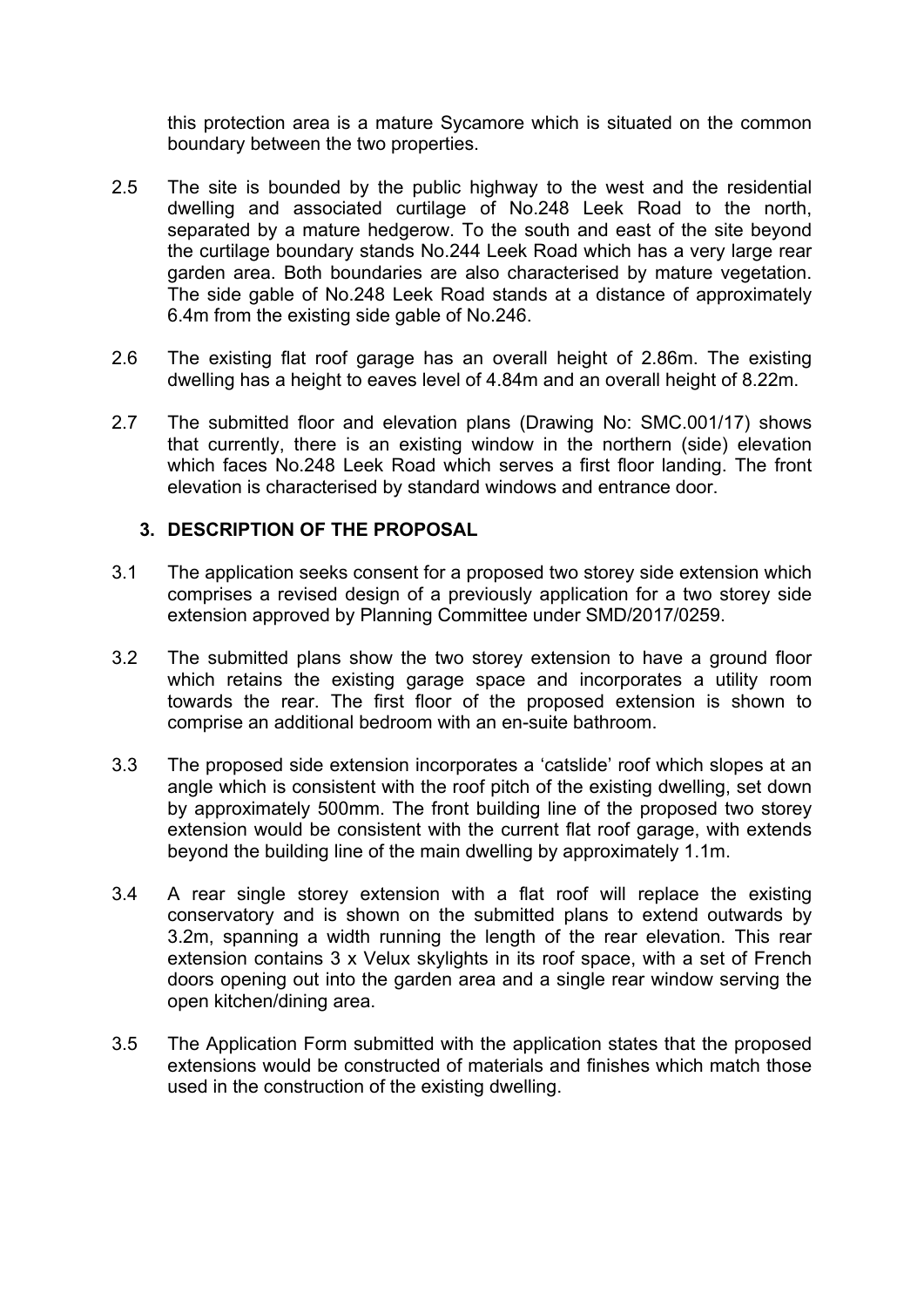# **4. RELEVANT PLANNING HISTORY**

#### 4.1 There is no previous planning history on site **5. PLANNING POLICIES RELEVANT TO THE DECISION**

- 5.1 The Development Plan comprises of:
	- Saved Local Plan Proposals Map / Settlement Boundaries (adopted 1998).
	- Core Strategy Development Plan Document (adopted March 2014)

#### Staffordshire Moorlands Local Plan (1998)

5.2 Development boundaries within the 1998 Adopted Local Plan are still in force until such time as they are reviewed and adopted through the site allocations process. Following consultation last year a Preferred Options Site Allocation DPD is currently out for consultation.

#### Adopted Staffordshire Moorlands Core Strategy DPD (26<sup>th</sup> March 2014)

- 5.3 The following Core Strategy policies are relevant to the application:-
	- **SS1** Development Principles
	- **SS1a Presumption in Favour of Sustainable Development**
	- **SS6a Larger Villages Area Strategy**
	- **DC1** Design Considerations
	- **NE1** Biodiversity and Geological Resources
- 5.4 The following Supplementary Planning Documents are relevant to this application:-
	- **Design Principles for Development SPD**

#### National Planning Policy NPPF

- 5.5 The following parts of the National Planning Policy Framework are relevant to this application:-
	- Achieving Sustainable Development Chapter 2 ■ Requiring Good Design Chapter 12
	- Conserving and enhancing the natural environment Chapter 15

## **6. CONSULTATIONS CARRIED OUT**

| Press Notice expiry date:                     | N/A                          |
|-----------------------------------------------|------------------------------|
| Site Notice expiry date:                      | 27 <sup>th</sup> August 2017 |
| Local residents have been notified by letter. |                              |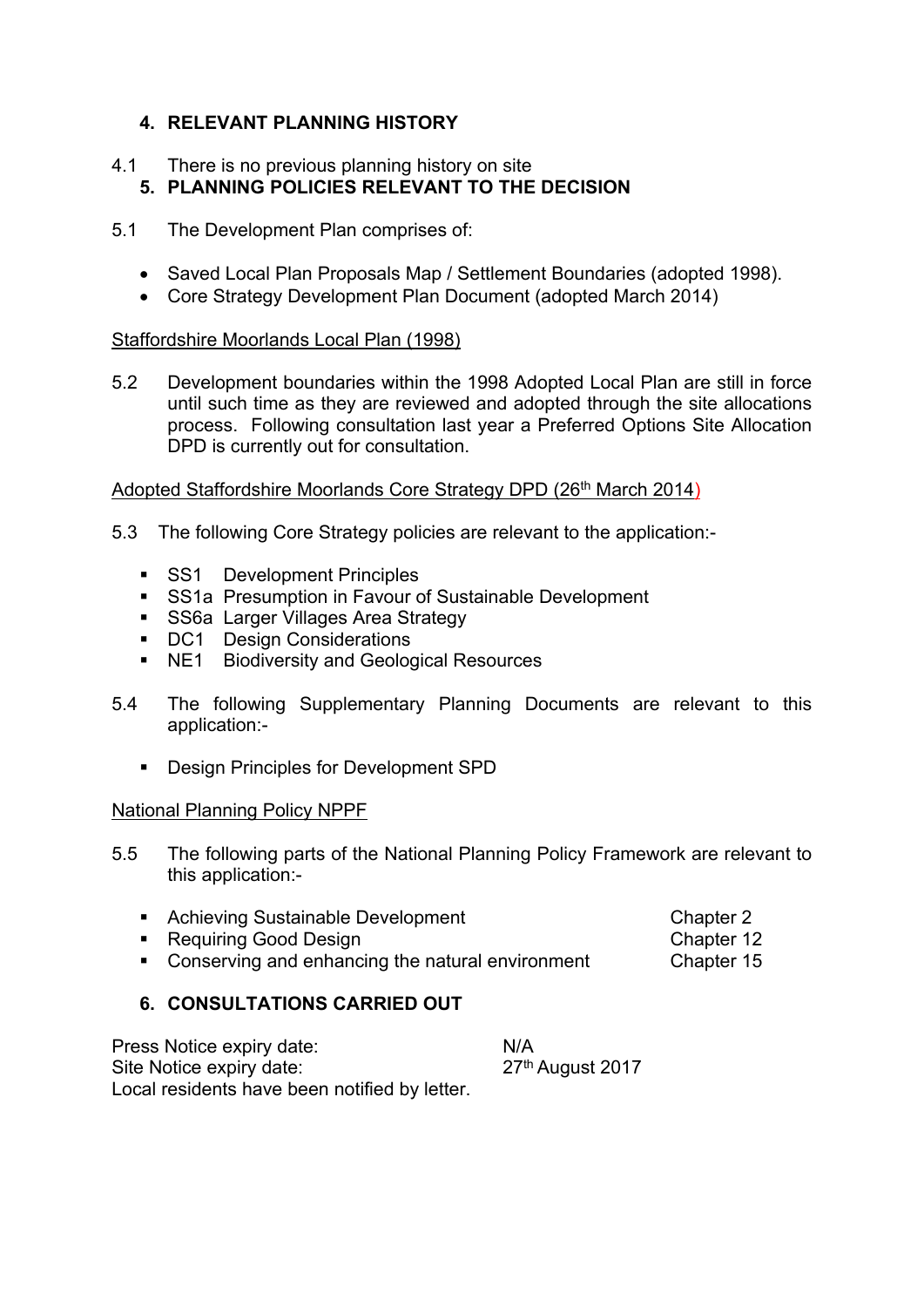| <b>Consultee</b>                               | <b>Comment</b>                                             | <b>Officer response</b> |
|------------------------------------------------|------------------------------------------------------------|-------------------------|
| Endon with<br><b>Stanley Parish</b><br>Council | No comments received at time of<br>writing                 | N/A                     |
| <b>Severn Trent</b><br>Water                   | No objections and no requirement<br>for drainage condition | N/A                     |

6.1 No representations have been received by any neighbour or member of the public

## **7. OFFICER COMMENT AND PLANNING BALANCE**

#### **Key Issues**

- **Design**
- Residential Amenity
- **Tree Protection Order (TPO)**

## **Principle of Development**

- 7.1 The proposed development is located within the existing residential curtilage associated with No.246 Leek Road. The site is situated within the development boundary of Endon, classified as a larger village in policy SS6a.
- 7.2 The site contains a TPO and is therefore subject to policy NE1 of the Core Strategy and relevant restrictive policies contained within Chapter 15 of the NPPF.
- 7.3 The site benefits from the approval of a previous application for a two storey side extension and single storey rear extension under SMD/2017/0259.
- 7.4 In light of the above, it is considered that the principle of development is acceptable subject to this revised application demonstrating that no harm relating to Design, Amenity, and the Tree Preservation Order (TPO) will occur as a result of the proposed development.

#### **Design**

7.5 Policy SS1 of the adopted core strategy sets out a number of development principles which new development should adhere to in order to contribute positively to the social, economic, and environmental improvement of the Staffordshire Moorlands. This includes development which maintains the distinctive character of the Staffordshire Moorlands, its individual towns and villages, and their settings.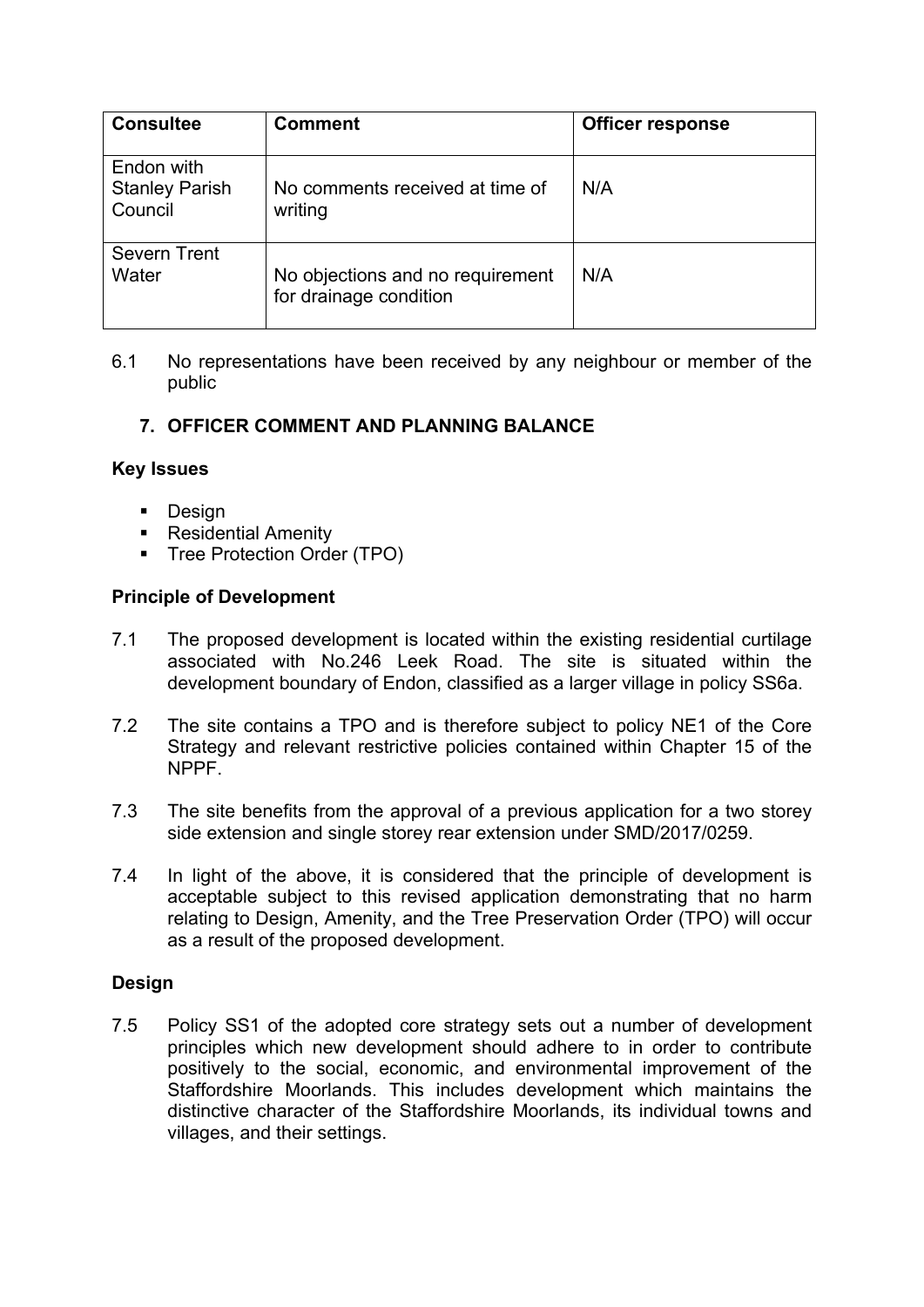- 7.6 Policy DC1 of the adopted core strategy sets out a list of design considerations that new development should incorporate into any new scheme. Development should respect the site and its surroundings through its scale, density, layout, siting, character and appearance.
- 7.7 The proposed side extension to No.246 Leek Road comprises an amended design to the previously approved application (SMD/2017/0259). Where as the previously approved scheme introduced a side extension which mirrored the height and depth of the existing dwelling, this amended scheme proposes a side extension which has a reduced depth and a 'cat slide' roof scape. The rear single storey extension has a similar footprint, incorporating a flat roof rather than a lean to pitched roof.
- 7.8 The current flat roof over the garage is thought to be a negative design feature which would be enhanced with the creation of a first floor with a pitched 'cat slide' roof which has an angle consistent with the existing building line. As such, it is considered that this revised scheme is of an appropriate scale, height, height, massing and visual appearance that relates well to the existing dwelling and responds well to the existing character and appearance of the street scene.
- 7.9 Whilst it would be desirable to avoid flat roofs in new development, the single storey rear extension would fall within the tolerances of permitted development and would not be seen from any public viewpoint, and is therefore is considered to be acceptable in design terms.
- 7.10 Overall, for the reasons set out above, it is concluded that the application respects the design principles set out within policies SS1 and DC1 of the adopted core strategy and the Design Principles SPD.

#### **Residential Amenity**

- 7.11 Policy DC1 requires new development to protect the amenity of the area, including residential amenity.
- 7.12 Paragraph 127 of the NPPF states that decisions should ensure that developments will function well and add to the overall quality of the area, not just for the short term but over the lifetime of development; are visually attractive as a result of good architecture, layout and appropriate and effective landscaping; and are sympathetic to local character and history, including the surrounding built environment and landscape setting.
- 7.13 The sole property which has the potential to be adversely affected by the proposed development is No.248 Leek Road which stands to the north. The side gable of No.248 does not contain any fenestration.
- 7.14 The proposed plans submitted with this revised application show the northern elevation which faces No.248 Leek Road to contain a single ground flor window serving the existing garage with no fenestration proposed in the first floor. A kitchen window is shown to be incorporated into the side elevation of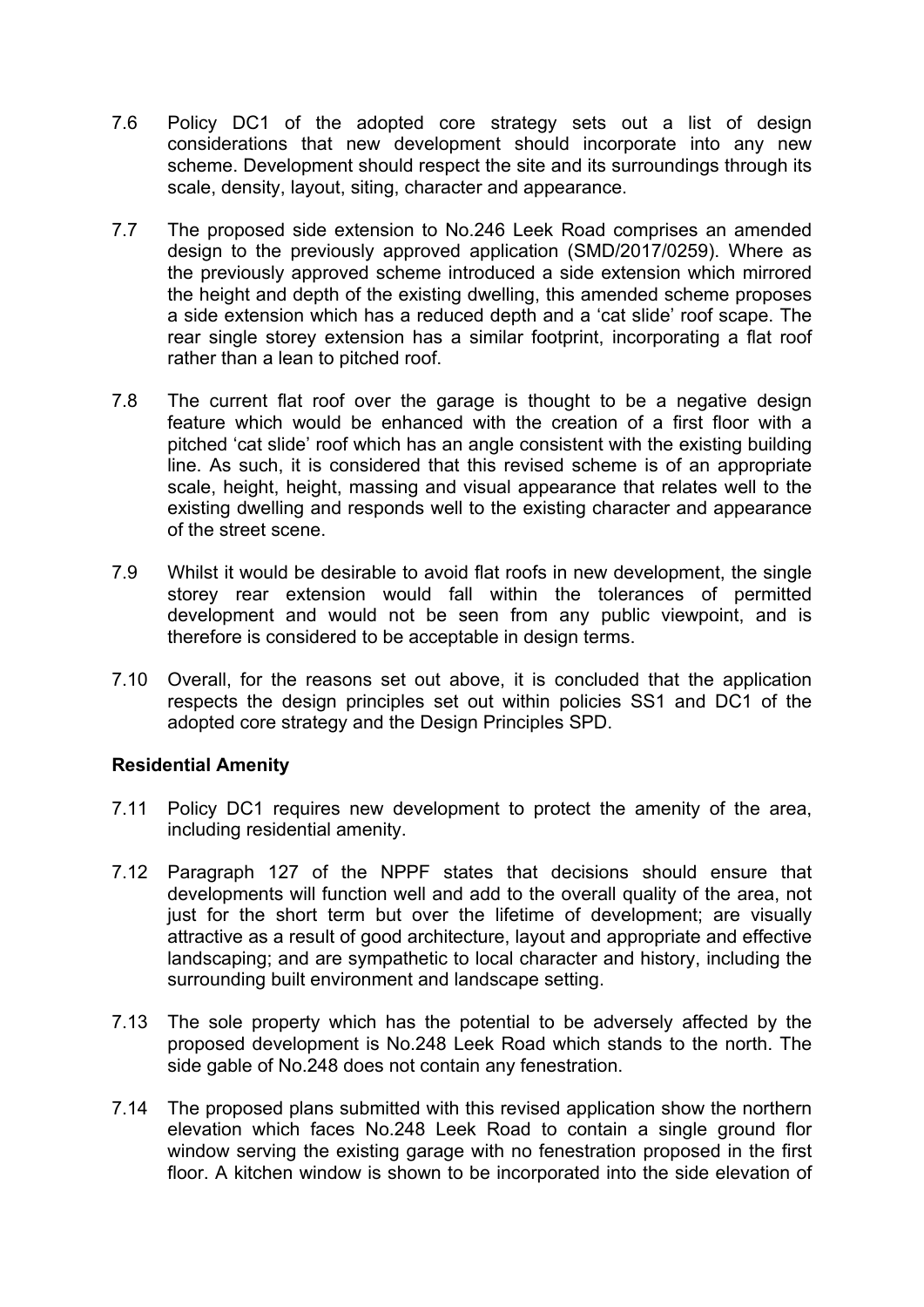the rear extension at a height of 1.2m above ground floor level. The existing boundary treatment will be sufficient to prevent any overlooking.

7.15 The proposed 2 storey extension does not project beyond the existing front and rear building lines and due to the lack of fenestration in the blank gable of No.248 Leek Road, it is considered that the proposed 2 storey extension will not result in any loss of light to the neighbouring property. The single storey rear extension due to it's limited height and projection and distance to neighbouring dwellings would not result in any overshadowing of the principal windows in the rear elevations. Accordingly the proposal will not have any adverse effects on residential amenity and is in accordance with policy DC1 of the Core Strategy and paragraph 127 of the NPPF.

### **Impact on Protected Trees**

- 7.16 Policy NE1 of the adopted core strategy seeks to protect the natural environment and echoes the aims of paragraphs within Chapter 15 of the NPPF.
- 7.17 The frontage of the site is constrained by a Tree Preservation Order (TPO). Of a particular note is a mature sycamore tree which is situated at the boundary with No.248.
- 7.18 The Council's Arboricultural Officer was consulted on the original scheme and raised no objections. The revised application does not include any aspect of development which would require this potential issue to be re-considered and as such it is concluded that the application would not result in any adverse harm to the TPO at the front of the site, and therefore the application accords with policy NE1 of the core strategy and relevant policies contained within Chapter 15 of the NPPF.

#### **Planning Balance/Conclusion**

- 7.19 The proposal seeks to construct a two storey extension and single storey rear extension at No.246 Leek Road, Endon. This application is a revised scheme following the approval for similar development under SMD/2017/0259.
- 7.20 The dwelling forms part of a linear development along the southern side of Leek Road, which is characterised by large detached dwelling set back from the public highway within generous plots. A Tree Preservation Order (TPO) is present at the entrance to the site.
- 7.21 The proposal is similar in scale, design and appearance to an approved extension at the neighbouring property No.248 Leek Road. The side extension would see a first floor being added above the existing flat roof garage. The single storey rear extension would replace an existing conservatory and falls within the limits of permitted development.
- 7.22 The site is situated within the built up area boundary and is not constrained by any sensitive statutory designation. Given that an application for similar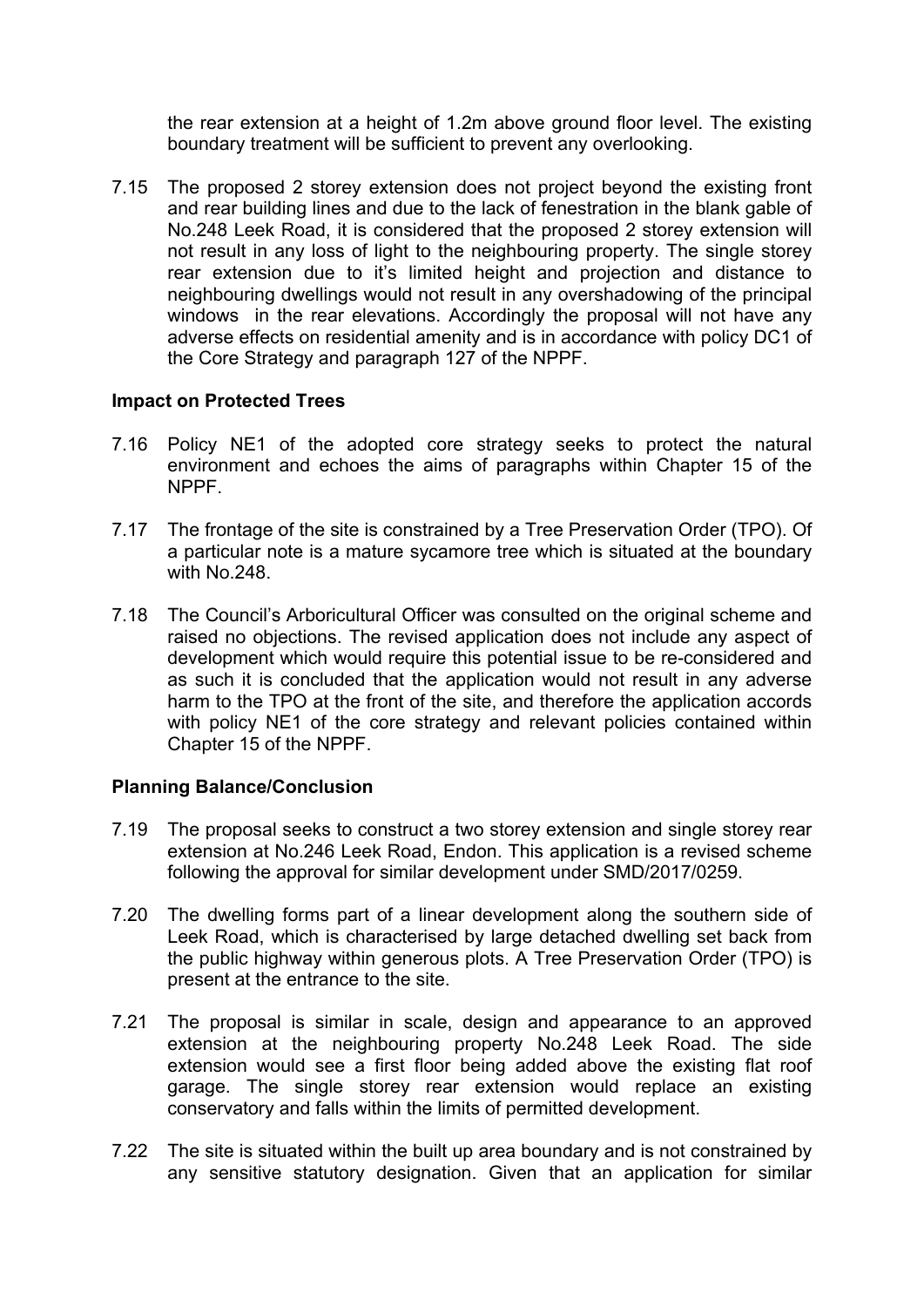development has been approved and this planning context, the principle of development has been established.

- 7.23 The revised design to the proposed side and rear extensions are considered to be of an appropriate scale, layout, height, massing and visual appearance which adds a sense of balance to the existing dwelling, relates well to neighbouring properties and responds well to the existing character and appearance of the wider street scene.
- 7.24 The Arbicultural Officer had no objection to the original proposal having stated that there will be no impacts on the protected area, which includes the mature sycamore. No amendments are proposed which would have the potential to harm the TPO and as such, there are not considered to be any adverse impacts to protected trees.
- 7.25 Overall the application is considered to accord with all relevant local development plan policies and other material considerations and therefore constitutes sustainable development. The application is therefore recommended for approval subject to appropriately worded conditions being attached.

#### **8. RECOMMENDATION**

**That planning permission be APPROVED subject to appropriate conditions**

**1. The development hereby permitted shall be begun before the expiration of three years from the date of permission.**

**Reason:- To comply with the provisions of Section 51 of the Town and Country Planning, Planning and Compulsory Purchase Act, 2004**

**2. The development hereby permitted shall be carried out in accordance with the following approved plans: Location Plan; Drawing No: 001/17 Rev B**

**Reason:- For the avoidance of doubt and in the interests of proper planning**

- **3. The external facing and roofing materials shall match in colour, form, and texture of the existing building and there shall be no variation without the prior consent in writing of the Local Planning Authority.**
- **4. For the avoidance of doubt, this planning permission does not authorise works to any trees covered by the Tree Protection Order (TPO) situated at the frontage of the site.**

**Reason:- In the interests of protecting the natural environment**